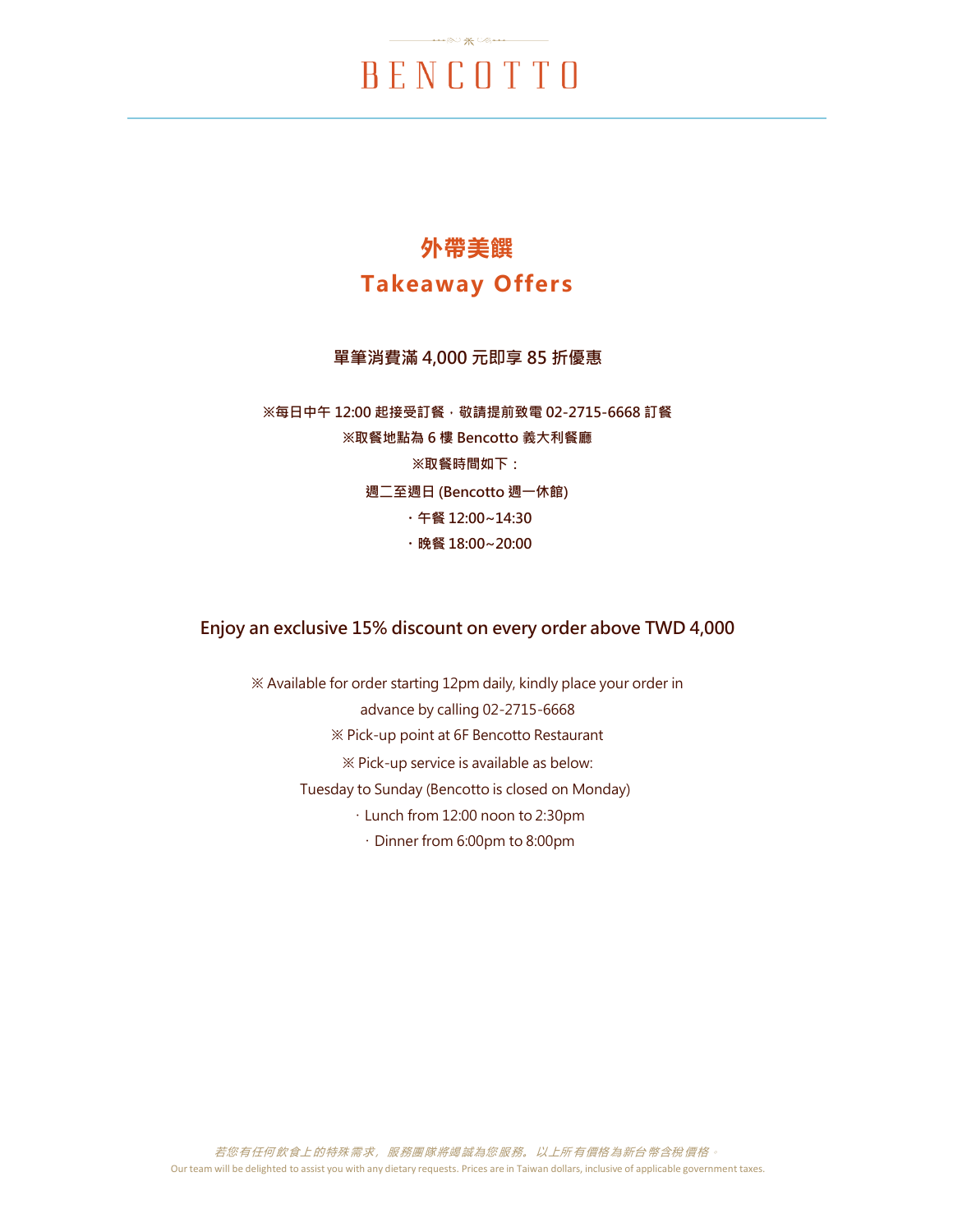### ANTIP ASTI| 前菜

| <b>B01</b> | BURRATA E POMODORO / 布拉塔乳酪佐有機櫻桃番茄                                                                           | \$780 |
|------------|-------------------------------------------------------------------------------------------------------------|-------|
|            | Burrata with organic cherry tomatoes                                                                        |       |
|            |                                                                                                             |       |
| <b>B02</b> | SELEZIONE DI SALUMI MISTI / CARRELLO DEI FORMAGGI / 主廚精選冷肉盤及特選義大利乳酪                                         | \$880 |
|            | Chef's selection of the finest American and European cold cuts and cheeses                                  |       |
|            |                                                                                                             |       |
| <b>B03</b> | INSALATA BENCOTTO / Bencotto 沙拉                                                                             | \$580 |
|            | 橡葉生菜、紅菊苣、櫻桃番茄、紅蘿蔔、無花果、甜菜根、開心果、絲綢乳酪                                                                          |       |
|            | Oak leaves, red endive, cherry tomatoes, carrots, figs, beetroot, pistachio, stracciatella and              |       |
|            | aged Modena balsamic dressing                                                                               |       |
| <b>B04</b> | BURRATA E PROCIUTTO / 布拉塔乳酪佐聖丹尼爾火腿                                                                          | \$780 |
|            | 布拉塔乳酪、有機櫻桃番茄、聖丹尼爾火腿                                                                                         |       |
|            | Burrata with organic cherry tomatoes, USA Gran Premio proscuitto                                            |       |
|            | INSALATA DI GAMBERI / 老虎蝦水菜拉                                                                                |       |
| <b>B05</b> | 嫩煎老虎蝦、日本水菜、芝麻葉、酸豆醬汁、橄欖碎、根莖蔬菜、薄荷橄欖油                                                                          | \$880 |
|            | Grilled tiger prawns, mizuna, arugula leaves, caper dressing, black olive crumbs, root vegetables, mint oil |       |
|            |                                                                                                             |       |
| <b>B06</b> | <b>POLPO ALLA GRIGLIA</b>                                                                                   | \$680 |
|            | 地中海風味碳烤章魚佐青椒馬鈴薯麵疙瘩                                                                                          |       |
|            | Grilled octopus with potato gnocchi, capsicum, Mediterranean flavors                                        |       |
|            | PASTA   義大利麵                                                                                                |       |
|            |                                                                                                             |       |
| <b>B07</b> | MEZZE MANICHE ARRABBIATA / 番茄手工水管麵                                                                          | \$680 |
|            | 手工水管麵、大蒜、辣椒、巴西里、番茄醬汁                                                                                        |       |
|            | Housemade mezze maniche with garlic, chili flakes, parsley and tomato sauce                                 |       |
|            |                                                                                                             |       |
| <b>B08</b> | PAPPARDELLE PORCINI E TARTUFO / 牛肝菌菇寬帶麵佐松露奶油醬汁                                                              | \$880 |
|            | Pappardelle with porcini mushrooms and truffle butter sauce                                                 |       |
|            |                                                                                                             |       |
| <b>B09</b> | TAGLIATELLE AL RAGU' / 主廚家傳番茄澳洲牛肉寬扁麵                                                                        | \$680 |
|            | 寬扁麵、主廚家傳番茄澳洲牛肉肉醬                                                                                            |       |
|            | Tagliatelle with Chef grandmother's recipe of Australian beef bolognese ragout                              |       |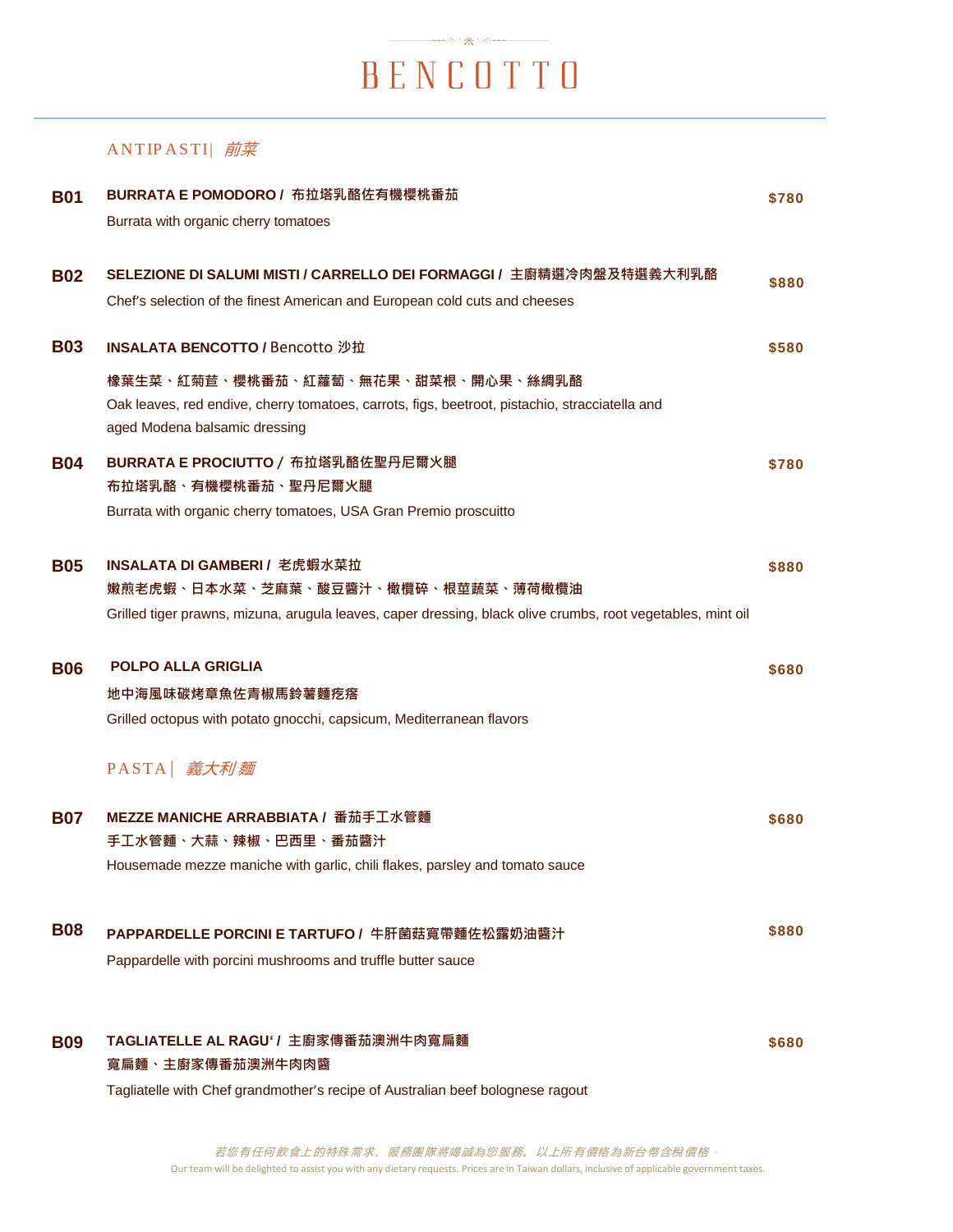$\begin{picture}(150,10) \put(0,0){\vector(1,0){100}} \put(15,0){\vector(1,0){100}} \put(15,0){\vector(1,0){100}} \put(15,0){\vector(1,0){100}} \put(15,0){\vector(1,0){100}} \put(15,0){\vector(1,0){100}} \put(15,0){\vector(1,0){100}} \put(15,0){\vector(1,0){100}} \put(15,0){\vector(1,0){100}} \put(15,0){\vector(1,0){100}} \put(15,0){\vector(1,0){100}}$ 

| <b>B11</b> | SPAGHETTI AL CACIO E PEPE / 古羅馬式乳酪及黑胡椒義大利麵<br>Spaghetti tossed with ancient Roman style "cheese and black pepper" sauce                                                     | \$680  |
|------------|-----------------------------------------------------------------------------------------------------------------------------------------------------------------------------|--------|
| <b>B12</b> | TAGLIATELLE ALL'ASTICE / 波士頓龍蝦寬麵、檸檬、羅勒 (建議 2 人享用)<br>Tagliatelle with butter poached Boston lobster, lemon and basil<br>(recommended for 2 persons)                         | \$2280 |
| <b>B13</b> | SEDANINI ALL' AMATRICIANA / 羅馬風味茄汁手工水管麵佐義大利風乾豬頰<br>Sedanini with traditional Roman style sauce of pomodoro, Italian guanciale and pecorino romano                           | \$680  |
|            | SECONDI PIATTI $\pm \vec{x}$                                                                                                                                                |        |
| <b>B14</b> | BAVETTA DI MANZO ARROSTO / 香煎澳洲和牛牛腹脅、馬鈴薯泥、大豆、胡蘿蔔、巴羅洛紅酒醬汁<br>Pan-seared Australian Wagyu beef flank steak, mashed potatoes, soya beans, carrots, barolo wine<br>roasting jus | \$1080 |
| <b>B15</b> | COSTOLETTA DI MAIALE / 炙烤美國波克夏豬排、蘆筍、馬鈴薯泥、肋排醬汁<br>Roasted USA Berkshire pork chop, crispy kale, grilled scallion, artichoke purée and slow-roasted pork<br>ribs jus          | \$1080 |
| <b>B16</b> | ANATRA ARROSTO E CILIEGIE / 炙烤宜蘭鴨胸、醃漬櫻桃、大根,玉米糕、鴨肉醬汁<br>Roasted Yilan duck breast, turnips, pickled cherries, polenta, duck jus                                              | \$980  |
| <b>B17</b> | POLPETTE AL SUGO / 燉煮義大利肉丸 (美國豬絞肉與美國牛絞肉)、番茄醬汁、蘿勒、帕馬森乾酪<br>Stewed minced USA pork and USA beef meatballs, tomato sauce, basil and parmesan                                   | \$1080 |
| <b>B18</b> | MERLUZZO / 慢煮智利海鱸魚、蛤蠣、櫛瓜丁、荷蘭芹醬、番紅花脆片<br>Slow-poached sustainable catch Chilean seabass, clams, spring zucchini ragout, parsley sauce                                        | \$1080 |
| <b>B19</b> | COSTATA DI MANZO / 爐烤美國肋眼牛排、洋芋泥、炒蘑菇 (建議 3-4 人享用)<br>Roasted USA prime beef ribeye served with mashed potatoes and sautéed mushrooms<br>(recommended for 3 to 4              | \$4880 |